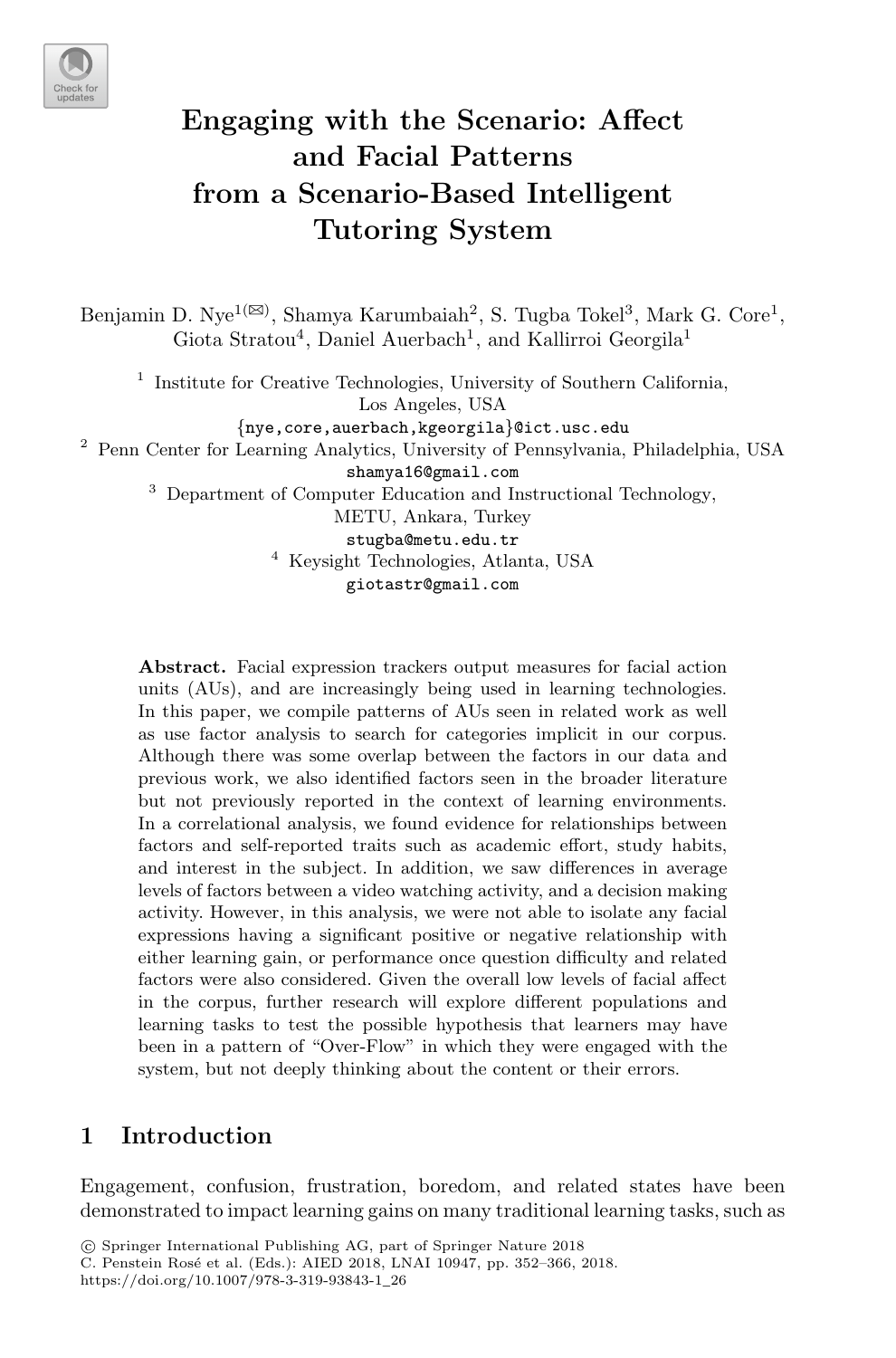math problems, reading text, and generating short-answers to questions  $[2,6,7]$  $[2,6,7]$  $[2,6,7]$  $[2,6,7]$ . There are many hardware/software systems available to detect learner emotions through physical signs. Facial expression trackers such as the Computer Expression Recognition Toolbox (CERT) [\[19](#page-14-0)] output measures for facial action units (AUs [\[10](#page-13-3)]), and based on the AU values, also output measures for general emotion categories (e.g., neutral, confusion, frustration). AUs are numeric codes representing the muscular movements that produce facial appearance changes. In this paper, we explore the utility of bottom-up information such as facial AUs which are fine-grained but not tied directly to cognitive-affective states (e.g., boredom). We use factor analysis to search for categories implicit in patterns of facial AUs. We also explore the use of top-down information such as the CERT emotion categories which are more coarse-grained and not designed for learning environments, where many affective states (e.g., fear, joy, disgust) are less relevant [\[6\]](#page-13-1).

To explore the insights provided by learner facial cues during computerbased learning scenarios, we instrumented an intelligent tutoring system (ITS) for leadership training called the Emergent Leader Immersive Training Environment (ELITE)-Lite [\[16](#page-14-1)] to unobtrusively collect facial expressions from users and align this data to behavioral log files of system context and user behavior. This data allowed us to analyze the relationship of facial cues to other components of the experience (e.g., type of learning activity, correctness of responses) and to look for opportunities where it may be effective to leverage such cues to improve learning. The bottom-up factors enable a different perspective on the facial data, which is hypothesized to help identify patterns that might not be discovered by a top-down approach. In the following sections, we describe the theoretical background, data sample, and analysis of results, and discuss the findings.

## <span id="page-1-0"></span>**2 Theoretical Background**

A growing body of literature has studied emotions during computer-based learning and interaction, with affect measured using techniques such as self-report, human observation, text analysis, facial expression cues, speech audio analysis, physical sensors (e.g., pressure, conductance), and inferences from patterns of learner task behavior  $[2,9,15]$  $[2,9,15]$  $[2,9,15]$  $[2,9,15]$ . More recently, there has also been a shift toward multimodal affect detection such as through systematic analysis of combinations of tutor-student dialogue, facial affect, and task behavior [\[14](#page-14-3)]. A significant number of adaptive and non-adaptive learning tasks have been studied, which range from passive tasks (e.g., reading text and watching videos) to active tasks such as procedural problems (e.g., solving equations) or generative responses (e.g., deep reasoning questions, programming).

Within the space of learning environments that have been studied, some consensus has emerged about the utility of four key cognitive-affective states: engagement/flow, confusion/disequillibrium, frustration, and disengagement/boredom [\[6](#page-13-1)]. By comparison, traditional emotion categories such as disgust, fear and sadness have not been relevant to most learning tasks studied.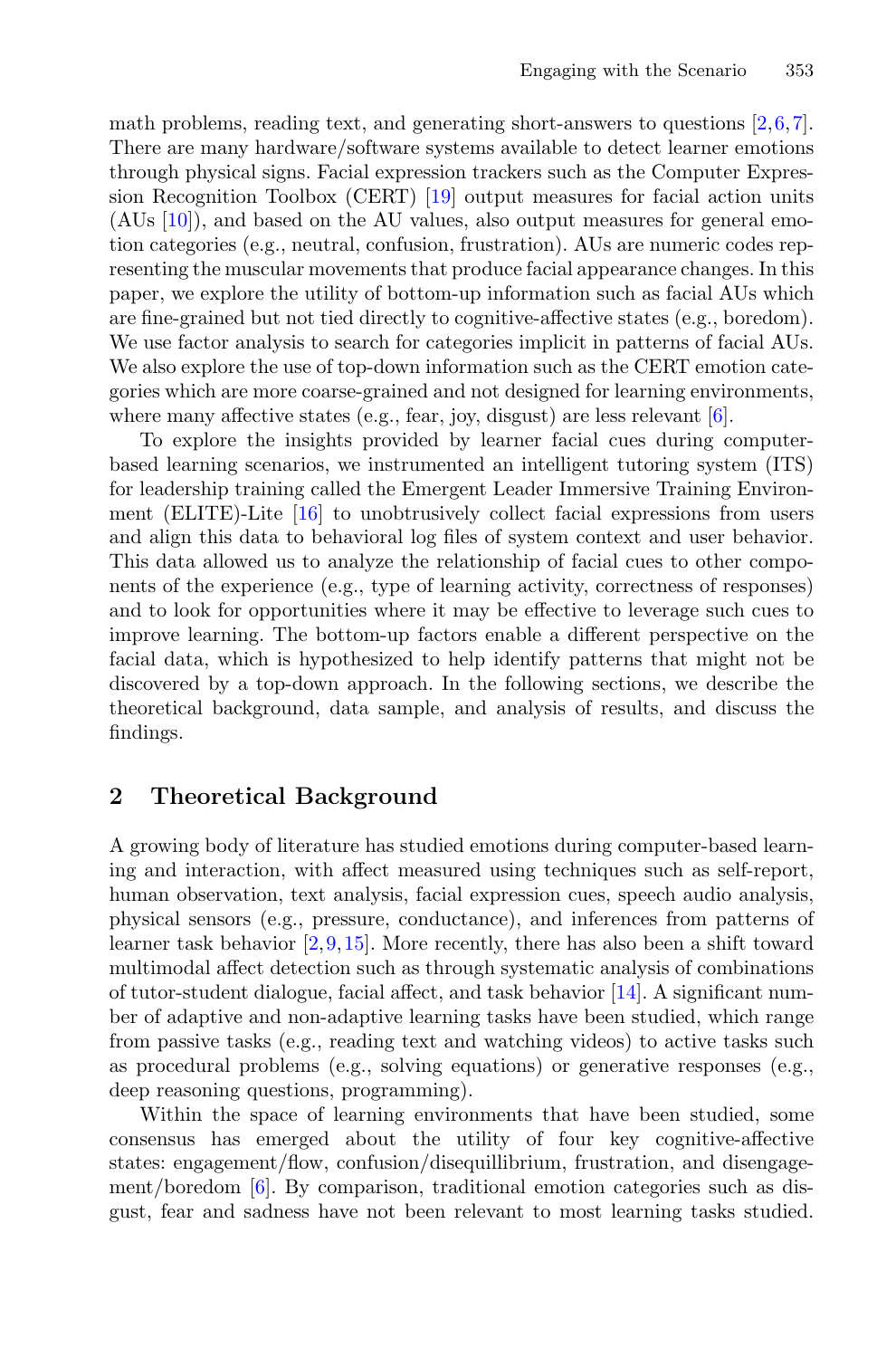Among the four key emotions that occur during learning, engagement/flow has generally been shown to be positive and indicating greater attention and processing, and more recently evidence has also been found for confusion as a predictor of learning [\[7\]](#page-13-2). In the area of scenario-based learning, researchers studying the Crystal Island ITS found engagement to be associated with better learning outcomes [\[23](#page-14-4)]. In contrast, disengagement and boredom are generally understood to hinder learning [\[2\]](#page-13-0). The impact of frustration is not as well established - possibly because some students like extreme challenges while others prefer steady difficulty, as seen in video game players [\[17\]](#page-14-5).

Overall, the majority of studies on cognitive and affective cues have relied on a combination of self-report and human raters. This introduces two limitations. First, human annotation may not provide results that are actionable in a real-time system. Second, since affect taxonomies are determined prior to observing the data, common facial cues or patterns that predict user outcomes might be missed because they did not fit into an expected category. This is particularly relevant because certain cognitive-affective cues are not necessarily social in nature and do not fit directly into traditional taxonomies of affect (e.g., looking "lost in thought"). Thus, human emotion annotation may not be able to be automated and might also miss important signals. A subset of literature has specifically studied how facial action units (AUs [\[10](#page-13-3)]) interact with behavior and learning with computers [\[14\]](#page-14-3). However, although AUs are fine-grained enough to avoid missing information, they need to be aggregated into metrics that can be interpreted.

To look for patterns in prior literature, we reviewed studies of AUs of learning technology users. Eleven such studies were identified based on data sets from users in seven different systems  $[1,3,8,12,26-28]$  $[1,3,8,12,26-28]$  $[1,3,8,12,26-28]$  $[1,3,8,12,26-28]$  $[1,3,8,12,26-28]$  $[1,3,8,12,26-28]$ , which are summarized in Table [1.](#page-3-0) Each row indicates the AUs that were reported as associated with learning behaviors or outcomes in that study. AUs that were not reported in any of these studies are excluded from the table. In most cases, AUs were studied individually for effects on learning, though studies on AutoTutor and Brain-Skills aligned AUs to engagement, confusion, frustration, boredom, and delight [\[5](#page-13-9),[8,](#page-13-7)[21](#page-14-8)[,27](#page-14-9)]. These alignments are noted with subscripts. Across these studies, AUs relevant to learning in at least three studies were associated with the eyebrows (e.g., raised eyebrows  $AUI + AU2$ , wrinkled/furrowed brow A4), lip corners, dimples, and tightening (AU12, AU14, AU23), and eye lids (tightened lids AU7). Some of these cues also tended to co-occur across studies. For example, raised inner eyebrows (AU1) were reported with raised outer eyebrows (AU2) in five out of seven studies in which either AU1 or AU2 was highlighted.

As such, there is some evidence that certain combinations of AUs indicate events or cognitive states that influence learning. For example, Grafsgaard et al. [\[14](#page-14-3)] reported that their best model of learning gains includes facial AUs in addition to data from textual dialogue and behavioral logs. While systematic exploration of these factors will require study of many systems and scenarios over time, this framing underpins certain decisions made for the data collection and analysis presented next.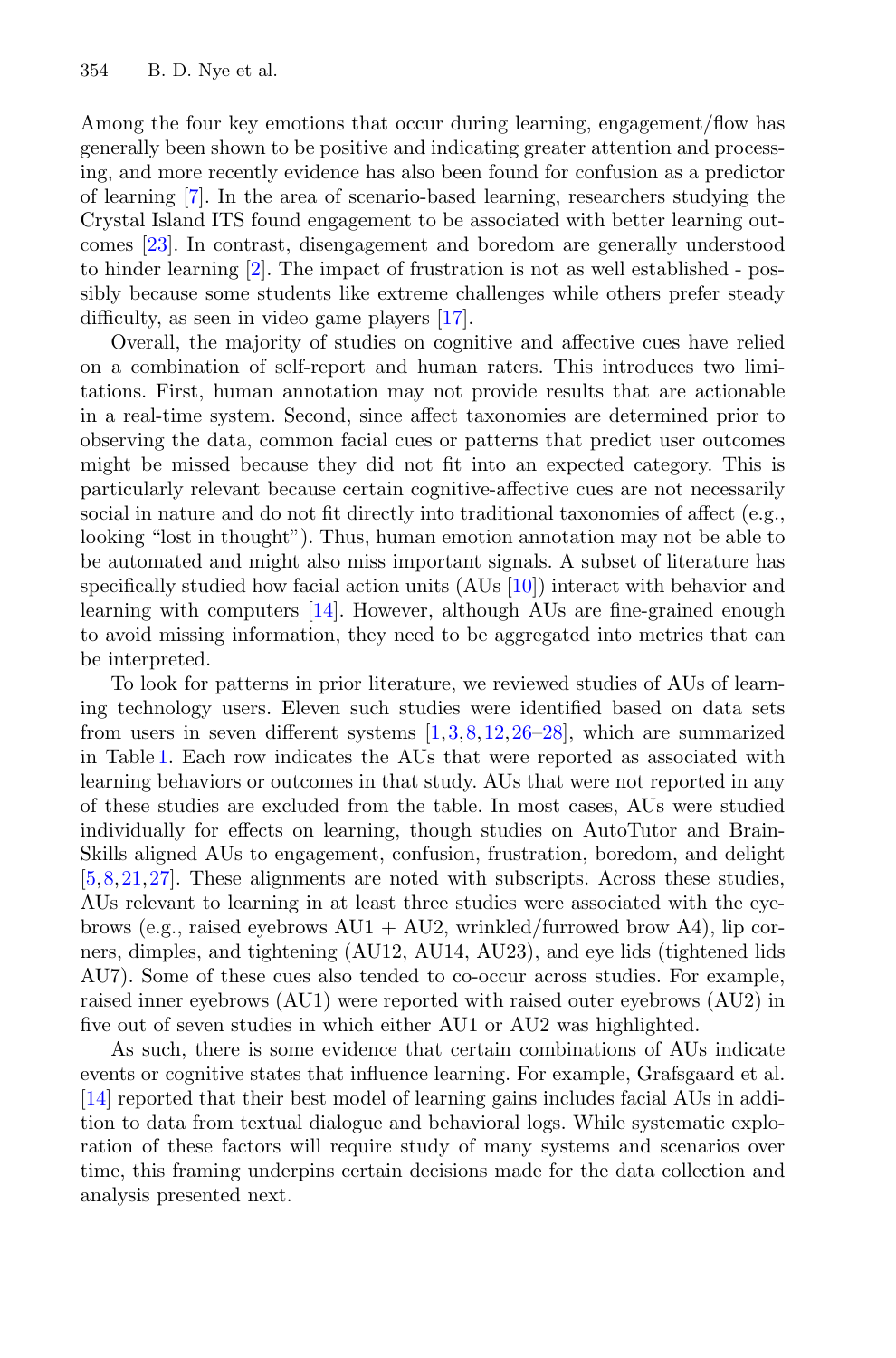| Study                              | Platform                   | N              | <b>Action Units</b>   |                          |                          |                          |                          |                          |                |             |                          |                          |                |                          |              |                          |    |                          |                          |                          |                          |                          |
|------------------------------------|----------------------------|----------------|-----------------------|--------------------------|--------------------------|--------------------------|--------------------------|--------------------------|----------------|-------------|--------------------------|--------------------------|----------------|--------------------------|--------------|--------------------------|----|--------------------------|--------------------------|--------------------------|--------------------------|--------------------------|
|                                    |                            |                | 1                     | $\overline{2}$           | $\overline{4}$           | 5                        | 6                        | $\overline{7}$           | 10             | 12          | 14                       | 15                       | 17             | 18                       | 20           | 23                       | 24 | 25                       | 26                       | 28                       | 43                       | 45                       |
| $[13]$                             | JavaTutor                  | 65             | X                     | X                        | X                        | $\blacksquare$           | $\sim$                   | $\overline{\phantom{a}}$ | ٠              | ٠           | X                        | $\overline{\phantom{0}}$ | $\blacksquare$ | ٠                        |              | ٠                        | ٠  | ٠                        | ٠                        | $\overline{\phantom{0}}$ | ٠                        |                          |
| $[14]$                             | JavaTutor                  | 63             | $\tilde{\phantom{a}}$ | X                        | X                        | ٠                        | $\overline{\phantom{a}}$ | $\overline{\phantom{a}}$ | ٠              |             | X                        | ٠                        | $\sim$         | ٠                        | -            | $\overline{\phantom{a}}$ | ۰  | $\overline{\phantom{a}}$ | $\overline{\phantom{0}}$ | ۰                        | $\overline{\phantom{0}}$ |                          |
| $[12]$                             | JavaTutor                  | 65             | ٠                     | ٠                        | X                        | $\overline{\phantom{a}}$ | $\overline{\phantom{a}}$ | $\overline{\phantom{a}}$ | ٠              |             | X                        | $\overline{\phantom{0}}$ | ٠              | $\overline{\phantom{0}}$ |              | $\overline{\phantom{a}}$ | ۰  | -                        | $\overline{\phantom{0}}$ | ۰                        | -                        |                          |
| $[26]$                             | JavaTutor                  | 67             | ٠                     | ٠                        | X                        | X                        | $\overline{\phantom{a}}$ | $\overline{\phantom{a}}$ | ٠              |             | $\overline{\phantom{0}}$ | X                        | $\equiv$       | $\equiv$                 | $\sim$       | $\mathbf x$              | ٠  | ٠                        | $\overline{\phantom{a}}$ | ٠                        | ٠                        |                          |
| [28]                               | Crystal Island             | 65             | ٠                     | $\overline{\phantom{0}}$ | $\overline{\phantom{0}}$ | X                        | ٠                        | $\overline{\phantom{a}}$ | ٠              |             | $\overline{\phantom{0}}$ | $\overline{\phantom{0}}$ | ٠              | X                        | ٠            | X                        | Х  | -                        | $\overline{\phantom{0}}$ | ۰                        | $\overline{\phantom{a}}$ |                          |
| 3                                  | Physics<br>Playground      | 137            | X                     | X                        | ٠                        | $\mathbf{r}$             | X                        |                          | X              | $\mathbf x$ | X                        | X                        | X              | X                        | $\mathbf{x}$ | $\mathbf{x}$             | L. | X                        | $\tilde{\phantom{a}}$    | X                        |                          |                          |
| $\lceil 8 \rceil$                  | AutoTutor                  | 30             |                       | $X_f   X_f$              | $X_c$                    | $\overline{\phantom{a}}$ | $\overline{\phantom{a}}$ | $X_c$                    | $\blacksquare$ | $X_c$       | $X_f$                    | ı —                      | $\sim$         | ٠                        |              | $\overline{\phantom{a}}$ | ٠  | ٠                        | ٠                        | ٠                        | $X_b$                    | $\overline{\phantom{a}}$ |
| $[21]$                             | AutoTutor                  | 28             | $\blacksquare$        | $\sim$                   | $X_c$                    | $\overline{\phantom{a}}$ | $\sim$                   | $\mathbf{X}_{c,d}$       | $\blacksquare$ | $X_{f,d}$   | $\sim$                   | $\overline{\phantom{0}}$ | ٠              | ٠                        | -            | $\overline{\phantom{a}}$ | ٠  | ٠                        | $X_d$                    | $\mathbf{x}_d$           | ٠                        |                          |
| $\vert 5 \vert$                    | AutoTutor                  | 5              |                       | $X_f   X_f   X_c$        |                          | $\overline{\phantom{a}}$ | $\sim$                   | $X_c$                    | $\frac{1}{2}$  | $X_c$       | $X_f$                    | ı —                      | ٠              | ٠                        |              | $\overline{\phantom{a}}$ | ۰  | $\overline{\phantom{0}}$ |                          | ٠                        | $X_b$                    |                          |
| $[27]$                             | <b>BrainSkills</b>         | 34             | $X_e$                 | $\sim$                   | $\sim$                   | н.                       | $\overline{\phantom{a}}$ | $\overline{\phantom{a}}$ | $X_{\epsilon}$ |             | н.                       | ÷                        | ÷              | $\sim$                   |              | $\sim$                   | ۰  | ۰                        |                          | ۰                        | ٠                        | $X_{\epsilon}$           |
| $\boxed{1}$                        | TeachTown<br><b>Basics</b> | $\overline{7}$ | X                     | X                        | X                        | ÷.                       |                          | X X                      | $\equiv$       | X           | ٠                        | ۰                        | ÷              | $\sim$                   |              | ÷                        | ۰  | $\sim$                   |                          | ٠                        | ٠                        | X                        |
| $\sim$<br>$\overline{\phantom{a}}$ |                            | Count   6      |                       | 6                        | 8                        | $\overline{2}$           | $\overline{2}$           | 4                        | $\overline{2}$ | 5           | 6                        | $\overline{2}$           | 1              | $\overline{2}$           | 1            | 3                        | 1  | $\mathbf{1}$             | 1                        | $\overline{2}$           | $\overline{2}$           | $\overline{2}$           |

<span id="page-3-0"></span>**Table 1.** Relevant Action Units (AUs) in different learning systems

 $f =$  frustration,  $c =$  confusion,  $e =$  engagement,  $d =$  delight,  $b =$  boredom

## **3 Data Collection and Methodology**

We summarize the data collection below; for more details see [\[4\]](#page-13-11). Data was collected on learners using the ELITE-Lite system, which was instrumented to collect a corpus of video logs via laptop web cameras. ELITE-Lite is a scenariobased ITS which uses multiple-choice-based role-playing interactions to allow learners to practice basic counseling skills, while a virtual coach proactively provides hints and feedback [\[16](#page-14-1)]. Each video log is a 30–60 min clip of participants interacting with ELITE-Lite.

The experiment was conducted at a competitive private university in California in Fall 2015. Data was collected across two randomly-assigned conditions that varied by the prevalence of guidance for partially-correct (mixed) answers, with one condition always giving hints/feedback for mixed answers and the other never giving hints/feedback for mixed answers. Correct answers never resulted in textual coach guidance (only graphical flag feedback), while incorrect answers always resulted in textual guidance. Users in the two conditions had only very subtle differences in their experiences, making both conditions relatively equivalent from the standpoint of this analysis.

A total of 80 students participated in the study, but only 39 had complete and usable data for affect analysis. Recordings were collected in an open lab with potential distractions, which in some cases added noise to the audio/video log. All students wore headphones for sound, and some minor confounds are that some wore glasses or had facial hair. As noted in prior log file analysis [\[4](#page-13-11)], 6 participants were omitted because their game logs were incomplete. A large number of videos were omitted from this analysis because the video/audio recording was corrupted, the participant's face was consistently obscured or cropped, or automated analysis identified problems (e.g., poor results due to issues with lighting or missing frames). Of the 39 participants with complete data (29 male and 10 female), 33 participants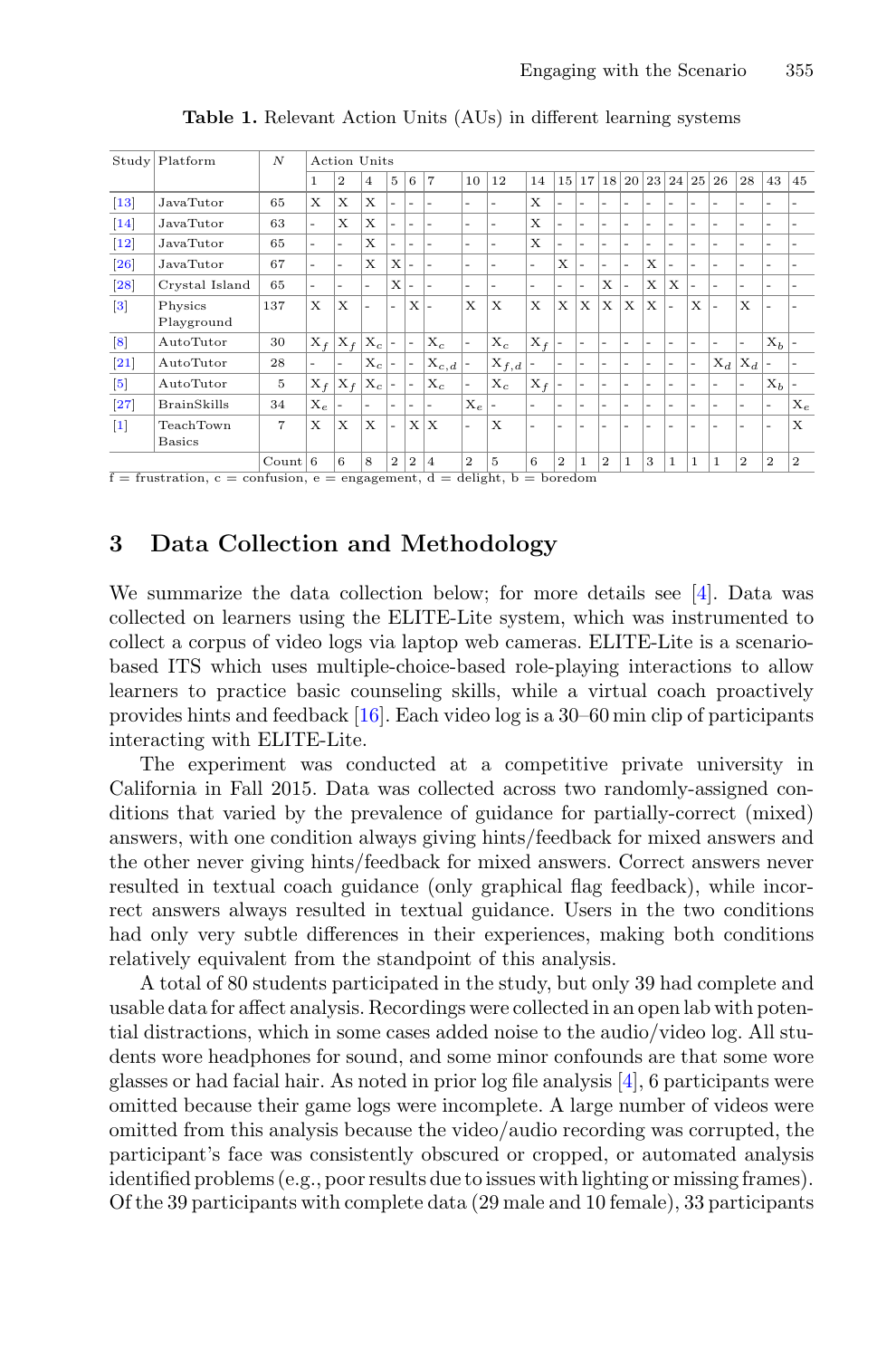identified themselves as Asian/Pacific Islander, 3 as White, 2 as Black/African American and 1 preferred not to respond. Most of the participants came from technical majors such as computer science and thus expressed high comfort with computers. No significant differences were observed in learning gains between participants omitted versus those included.

The experimental procedure consisted of (1) one pre-survey, (2) one pre-test, (3) one ELITE-Lite Introductory Video, (4) two sessions of the same scenario (Being Heard) with a virtual coach providing hints and feedback, (5) one session with a second scenario (Bearing Down) without coach support, (6) one postsurvey, and (7) one post-test. Excluding surveys and tests, participants spent close to an hour in ELITE-Lite. In each scenario, learners play the role of a military supervisor helping a subordinate with a problem. Each scenario is relevant to a broad audience: Being Heard addresses a request to transfer due to sexual harassment and Bearing Down addresses a fight between two subordinates. The first scenario was repeated to allow the participants to identify and correct their mistakes.

Learning gain was measured using two types of tests - a shallow knowledge test (e.g., definitions of skills like *active listening*) and a deeper Situational Judgment Test (SJT) which required rating possible actions. Both tests may be considered transfer tasks, in that they test skills under substantially different conditions than the training scenarios. The pre-survey collected self-reported traits: help seeking, growth mindset, interest, lack of anxiety, organization, confidence, and experience. In addition to the web camera recordings, game logs recorded participant responses and interactions with the system. Based on the game logs, each response event was coded by Question Difficulty, whether the question had been seen before (Repeat), Correctness, Time Taken to Answer, if Hint and/or Feedback was presented, the Phase (e.g., session), and a Unique Question ID. Game logs were also aligned to video annotation, so that the system phase was known for each video frame.

Video analysis was conducted using a commercial version of the Computer Expression Recognition Toolbox (CERT) [\[19\]](#page-14-0), which performs real-time facial expression recognition. CERT reports emotion estimates as well as the activation of 20 action units (AUs), following the well-validated Facial Action Coding System (FACS). CERT estimates are trained primarily on posed facial expressions aligned to Ekman's taxonomy (Baseline, Joy, Anger, Surprise, Fear, Contempt, Sadness, Disgust) [\[11](#page-13-12),[19,](#page-14-0)[20\]](#page-14-10). The commercial version extends this to estimate Confusion and Frustration. This tool processed the video logs outputting evidence levels for each AU and emotion measure for each frame.

Human annotators labeled a sample of the data to assist in interpretation of the data. CERT output was compared with the annotations from two humans for a sample of 6 videos, examining block sizes of 3 s. This interval length has been used by other research  $[26]$  $[26]$ , and was appropriate for this system as events (e.g., decision points, feedback) did not typically occur longer than this rate. A sweep examining other block sizes (1s to 5s) was briefly explored, but 3s remained the most interpretable and consistent between raters. One concern was whether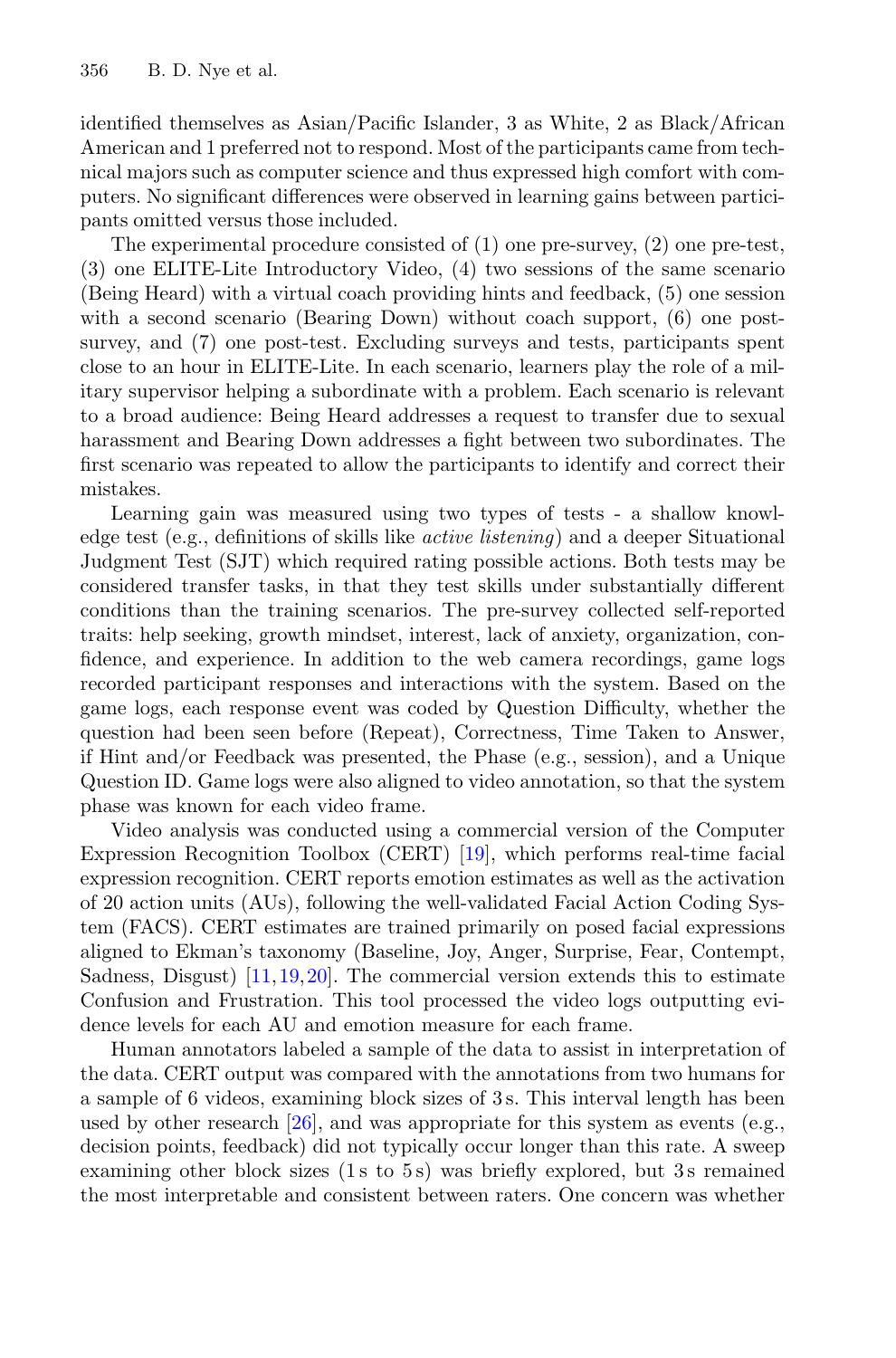participants looked off-screen, a sign of boredom, but this turned out to be rare, and so this was not analyzed further.

The human annotators found large amounts of Baseline facial expressions that appeared to range from deliberate engagement to mild boredom, and a true lack of pronounced facial expression. Some Confusion was seen, but the other emotion categories including Frustration were so infrequent that we created an Other category from the maximum of the CERT evidence levels across all other remaining emotions. These "top-down" emotion categories were analyzed based on their evidence levels for the overall experiment (Overall), for specific learning tasks (Phases), and for the 3 s windows before and after each participant decision since decision points are highly likely to be relevant to learning.

In addition, for these 3 s windows, we also considered the AU evidence levels for each learner. In general, evidence levels in CERT can be positive, suggesting the feature is present, negative, suggesting the feature is absent, or zero, indicating uncertainty. AU levels below zero were treated as zero, so that we only account for variation during activation (similar to [\[25](#page-14-11)]). A factor analysis was applied to identify linear combinations of AUs that co-occurred in patterns in our data sample. These bottom-up factors were then calculated and analyzed similarly to the top-down emotion categories, to identify new insights with respect to learning events.

## **4 Results and Analysis**

For overall learning gains, the impact of hints, and student traits as well as a preliminary exploration of coarse-grained affect, see [\[4](#page-13-11)[,22\]](#page-14-12). The current analysis concerns these questions: (1) What were the distributions of top-down affect detected overall and during different phases of using the system?, (2) What bottom-up patterns of facial cues occur and how do these relate to phases of system use?, (3) How does student affect relate to responses (e.g., correctness, before/after submitting an answer) and to learning gains?, and (4) What selfreported student traits were associated with differences in affect detected?

## **4.1 Affect Results (Top-Down Categories)**

Table [2](#page-6-0) summarizes the descriptive statistics of the three top-down emotion categories reported by CERT for the whole session (Overall), for system phases, and for an average over each user's windows of  $\pm 3$  s around submitting a decision  $(N = 39 \text{ users})$ . The system phases reported are the introduction video (Intro), then one scenario twice in a row (Being Heard: Scen 1 and Scen 2) before continuing to a second scenario (Bearing Down: Scen 3). For each affective state, the table shows the average evidence level across all recorded frames. Across subjects, there was substantial variability, as seen in the standard deviations. As would be expected, Pearson's correlations showed significant pairwise correlations between each emotion overall  $(p < .01$  for all). Baseline was negatively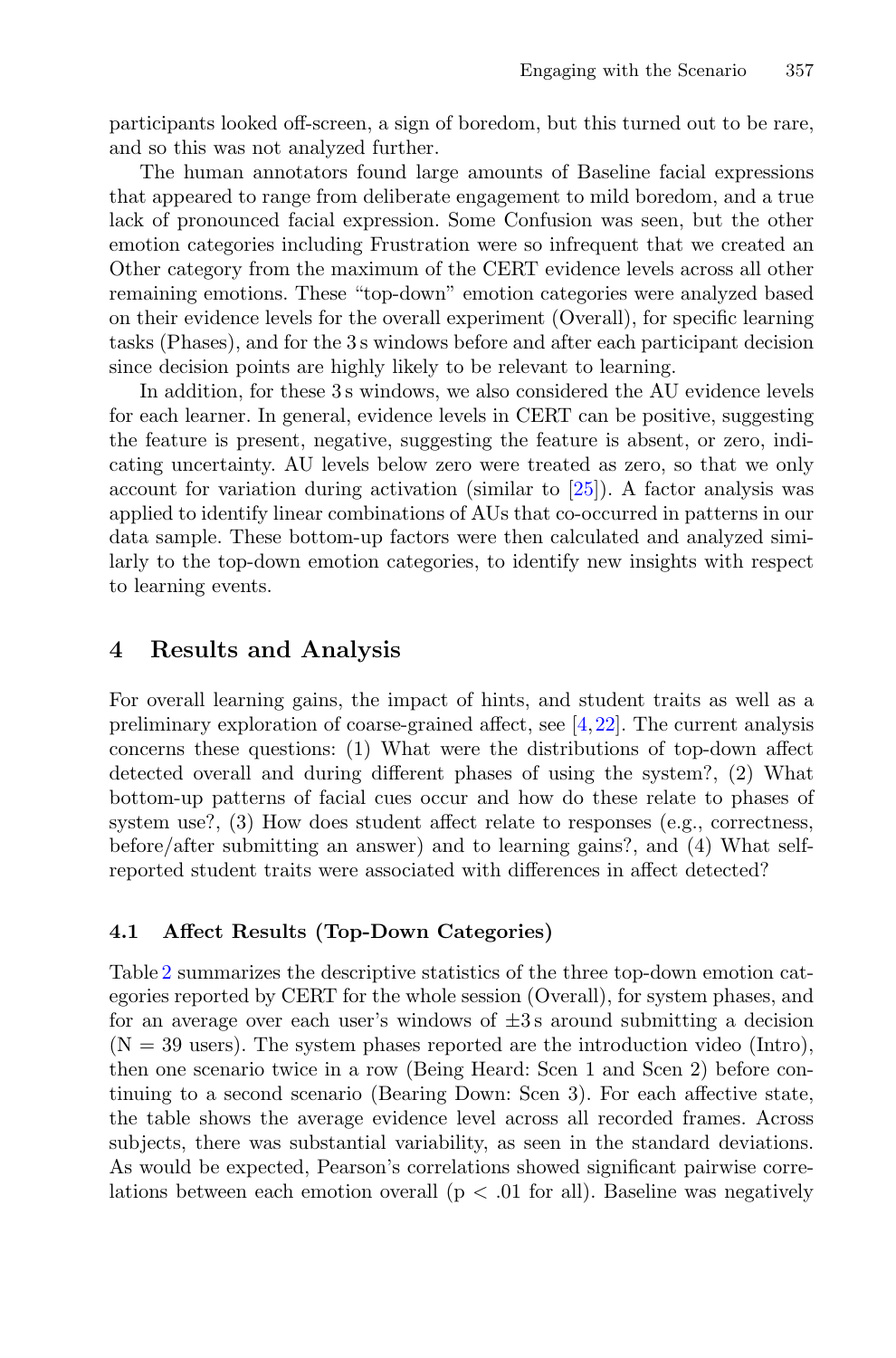<span id="page-6-0"></span>

| Condition   Baseline | Confusion                                            | Other |  |  |  |
|----------------------|------------------------------------------------------|-------|--|--|--|
| Overall              | $0.92 \pm 0.52$   $-0.72 \pm 0.68$   $0.25 \pm 0.44$ |       |  |  |  |
| Intro                | $0.83 \pm 0.70$   $-0.81 \pm 0.87$   $0.36 \pm 0.40$ |       |  |  |  |
| Scen 1               | $0.84 \pm 0.65$   $-0.50 \pm 0.87$   $0.27 \pm 0.49$ |       |  |  |  |
| Scen 2               | $0.58 \pm 0.64$   $-0.47 \pm 0.93$   $0.46 \pm 0.40$ |       |  |  |  |
| Scen 3               | $0.73 \pm 0.57$   $-0.50 \pm 0.99$   $0.48 \pm 0.52$ |       |  |  |  |
| Decisions            | $0.64 \pm 0.57$   $-0.41 \pm 0.70$   $0.20 \pm 0.44$ |       |  |  |  |

**Table 2.** CERT evidence level means and standard deviations for overall, system phases, and around decisions

correlated with Confusion (r = *−.*35) and Other (r = *−.*88), with Confusion positively correlated with Other  $(r = .36)$ .

Since each measure varies over time, different expressions dominate at different times. If it were assumed that only one affective state could be active at a time (e.g., discretized to the one with maximum evidence), then the prevalence of each would be 69% Baseline, 5% Confusion, and 26% Other. Overall, there are relatively low evidence levels of Confusion and Other emotions. Among emotions included in Other, the average values were all less than zero (*−.*38 to *−*2*.*51; *−.*96 for Frustration). The highest estimated emotion in Other was Contempt (*−.*42 *± .*43), which was still quite uncommon. However, Contempt did show a positive but non-significant increase between Intro and Scen 3 (*−.*43 to *−.*34; p = *.*08), which might indicate it could be a useful indicator of decreasing engagement or study fatigue over the course of about an hour. Human annotation indicated similar patterns over a set of 2316 tags for 3 s intervals, with a relatively neutral but engaged expression (Baseline) dominating the experience (92.9%), while clear signs of Confusion (3.5%) or strong evidence of Other affect  $(6.8\%)$  were rare.

Different system phases of learning activities (Phase) influenced these emotion estimates. Analyses showed a significant main effect for Phase,  $F(9,324) =$ 2.78, p *<* .00. Baseline and Other emotions were not statistically significant for different Phases overall ( $p > .06$  and  $p > .41$ , respectively). However, a statistically significant effect was found for Confusion  $F(3,108) = 3.37$ ,  $p < .02$ , partial eta-squared = .09. Furthermore, within-subjects analysis showed that there was a significant linear trend for Confusion over Phases, F(1,36) = 5.67, p *<* .02, partial eta-squared = .14. Overall, confusion was very low during the introductory video and rose for the first two sessions to a steady-state for the final session.

Compared to Overall affect, affect around decisions showed lower levels of Baseline and higher Confusion, with Other remaining similar, as shown in Table [2.](#page-6-0) Discretizing to only consider the maximal state, the average prevalence over 3 s before a decision to 3 s after was 69% Baseline, 7% Confusion, and 24% Other. As such, Baseline was still dominant.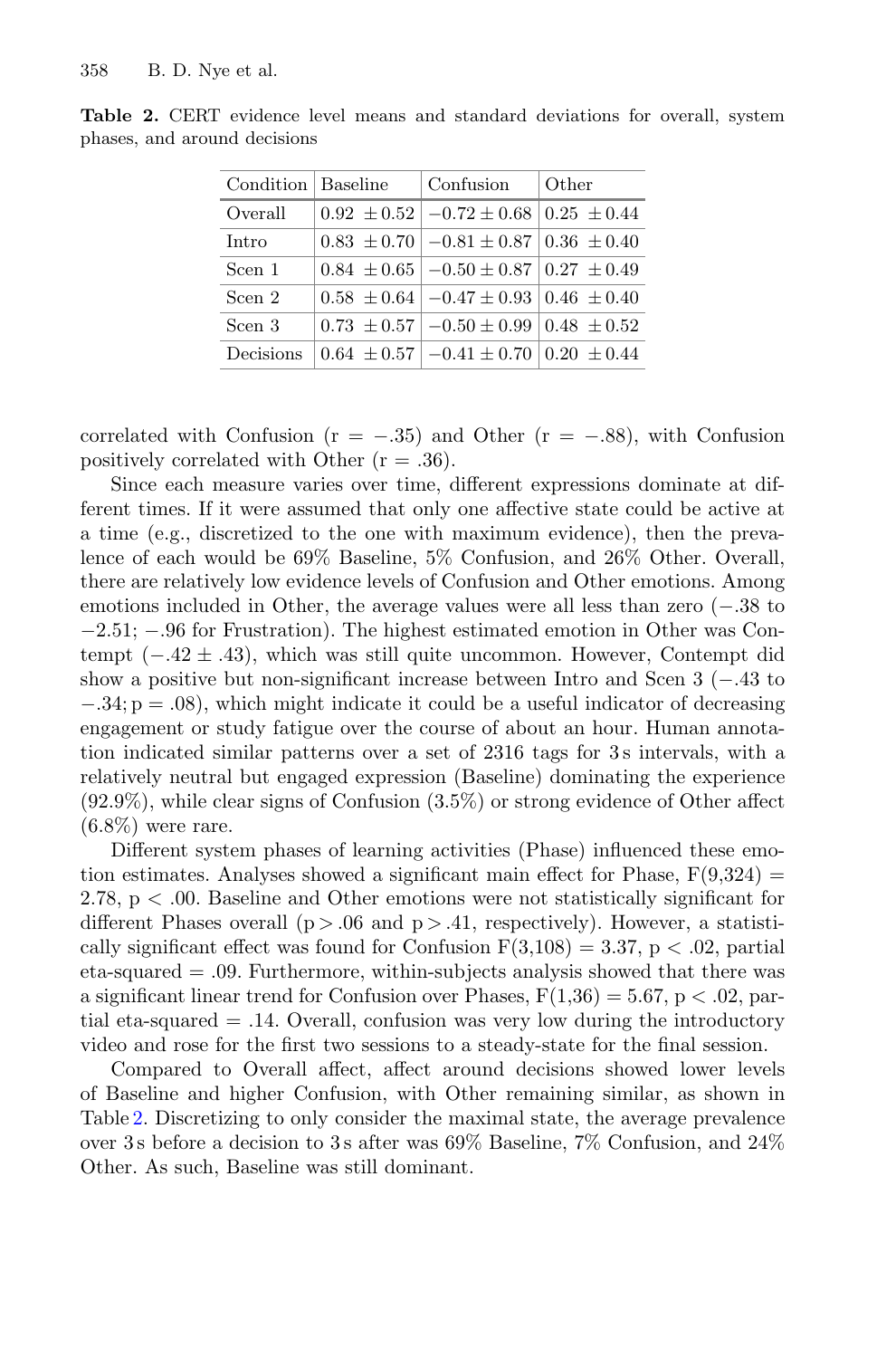#### **4.2 AU Factor Results (Bottom-Up)**

A factor analysis was applied to the non-negative AUs for all 3 s periods before and after user decisions, for each frame recorded. These periods were chosen because they were anticipated to have the highest volatility of affective reactions, since they covered both the decision-making process, the delivery of hints/feedback after a decision, and the beginning of the virtual agent's response to the learner. Direct Oblimin (Oblique) rotation and structure matrix coefficients were used, since it is reasonable that the same AU could appear in multiple factors. A loading cutoff of .5 was chosen based on reviewing the scree plot, which resulted in seven distinct factors that explained 69.5% of the variance. This cutoff resulted in the factors presented in Table [3.](#page-7-0) To facilitate interpretation, these factors are mapped to related reference citations that presented similar combinations of factors and a summary label is given to each factor next to it.

A few factors showed significant and non-trivial correlations ( $N = 1954$  decision events). Factor 1 correlated moderately with Factor 5 ( $r = .45$ ,  $p < .05$ ) and weakly with Factor 4 ( $r = .16$ ,  $p < .05$ ). Factor 3 correlated with Factors 5, 6, and 7 (r = .16, r = .14, and r = .14; p *<* .05 for all). Factor 4 correlated negatively with Factor 6 ( $r = -0.11$ ; p < .05).

| Factor: Summary Label                                                                 | AUs (loadings)                                           | Related Refs: AUs   |
|---------------------------------------------------------------------------------------|----------------------------------------------------------|---------------------|
| Factor 1: Mouth Tightened                                                             | 14, 17, 23, 24, 28 (0.86,                                | [25]: 14, 17, 23    |
|                                                                                       | 0.62, 0.89, 0.90, 0.62)                                  |                     |
| Factor 2: Surprise/Mouth Covered $5, 25, 26$ (0.77, 0.92, 0.95) [11]: 1, 2, 5, 25, 26 |                                                          |                     |
|                                                                                       |                                                          | $[25]$ : 20, 25, 26 |
| Factor 3: Eyebrows Raised                                                             | $1, 2$ (0.93, 0.92)                                      | [25]: 1, 2          |
| Factor 4: Happy/Smile                                                                 | $6, 12$ $(0.78, 0.78)$                                   | [11]: 6, 7 [1]: 12  |
| Factor 5: Frown/Pursed lips                                                           | 9, 10, 15, 17 (0.58, 0.77,                               | [25]: 10, 15, 17    |
|                                                                                       | 0.54, 0.50)                                              |                     |
| Factor 6: Thinking/Uncertain                                                          | $(4, 18, 43, 0.74, 0.81, 0.56)$ [8], [21], [5]: 4, 7, 12 |                     |
| Factor 7: Lips Stretched                                                              | 20(0.54)                                                 | 18                  |

<span id="page-7-0"></span>**Table 3.** Factor AU Loadings and related work

It is important to note that these factors represent relatively subtle differences in facial expression. Figure [1](#page-8-0) shows examples of Factor 1, 3, 5, and 6. Three images are of a single user to demonstrate that while differences within a participant can be identified through careful inspection, they are not immediately obvious. The final image for Factor 1 is included because it indicates a second issue: users tend to move their hands as they think and use computers in a natural manner. In general, this appeared to be either consistent (e.g., their face was so consistently covered that their data was excluded from processing)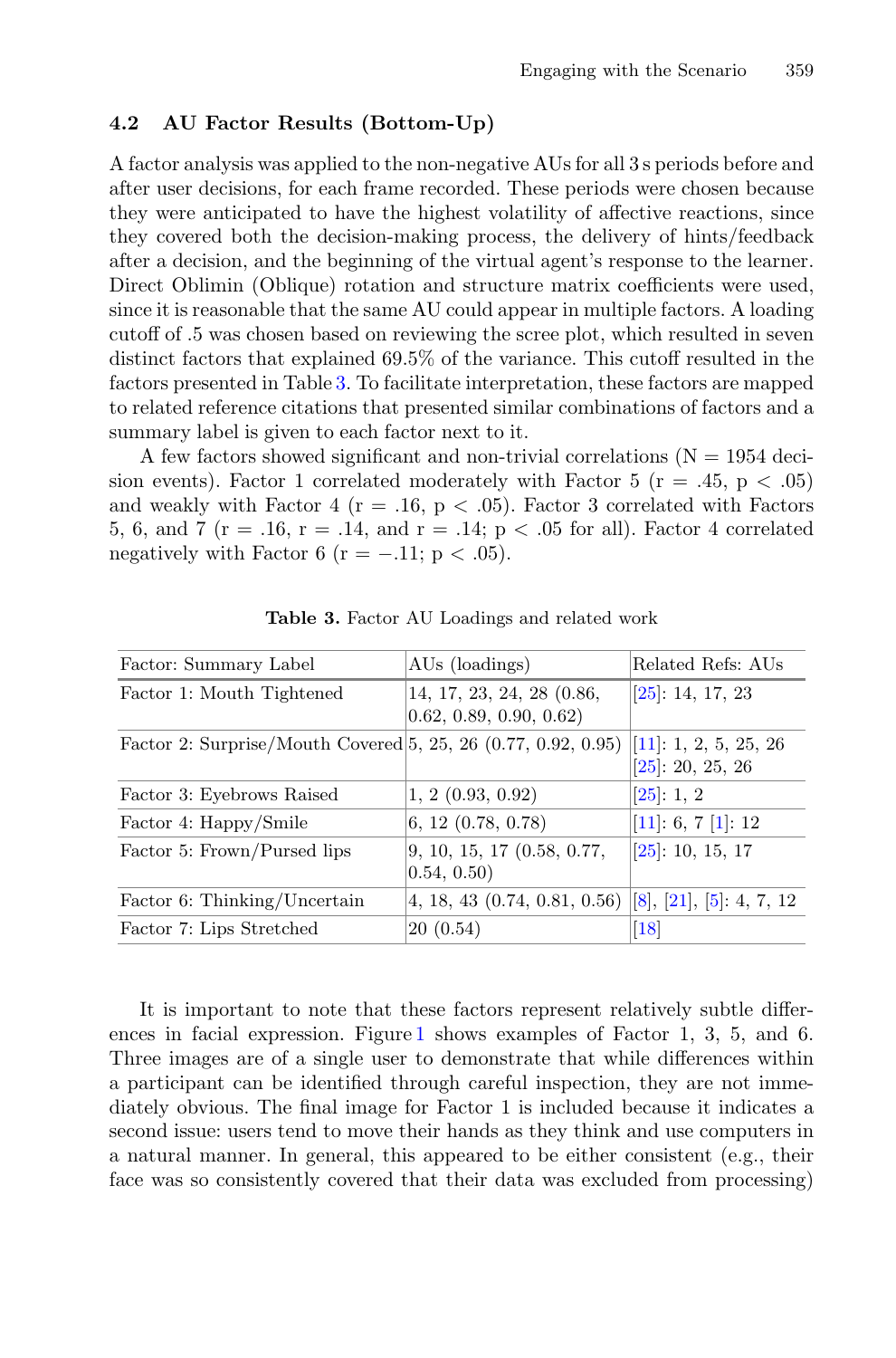or random (e.g., unrelated to detected cues). However, there is some possibility that Factor 2 represents both mouth opening or a hand placed near the mouth area, since frames with high levels of this factor appeared more likely to have a hand near the chin or mouth. All other factors appear to be related exclusively to facial AUs.

These factors map reasonably to prior literature on facial affect patterns, though not all factors map to traditional emotion labels. For example, Factor 2 and Factor 4 share action units with Eckman's Surprise and Happy/Smile categories, respectively [\[10](#page-13-3)]. Factor 6 has some similarity with D'Mello and Graesser's confusion  $[6]$ , in that the shared AU4 represents a furrowed brow. However, Factor 1 (Mouth Tightening), Factor 3 (Eyebrows Raised), and Factor 5 (Frown) appear to be facial cues related to cognition that do not necessarily map neatly to a traditional emotion category. These factors are instead similar to bottom-up factor patterns that have been found when studying users in other cognitivelydemanding tasks such as negotiating with a computer agent [\[25](#page-14-11)]. Finally, AU20 has been associated with embarrassment [\[18\]](#page-14-13) but Factor 7 might not represent a significant pattern. It contains only a single action unit and the scree plot indicates that Factor 7 is the first point of the relatively flat tail. As a group, the factors found in the data may offer indicators related to engagement, which could not be measured directly in the earlier analyses using the top-down emotion categories (i.e., Baseline was used as a noisy proxy instead).



**Fig. 1.** Example factors (from left to right) - Factor 3, Factor 6, Factor 5 and Factor 1

<span id="page-8-0"></span>To explore individual differences in the prevalence of factors, an analysis was conducted that counted the number of decision points where each learner was at least one standard deviation above the mean value for that factor across all participants. This approach found that strong presentations of factors were reasonably spread across participants, as shown in Fig. [2.](#page-9-0) Factor 4 was a notable exception, with nearly 50% of strong presentations by one subject. The most pronounced pattern however was that the facial affect detection showed much higher evidence of emotions for some subjects versus others. This pattern was also observed for the top-down emotions. This may indicate that certain learners were more reactive, or that the affect detection software shows systematic biases toward certain kinds of faces.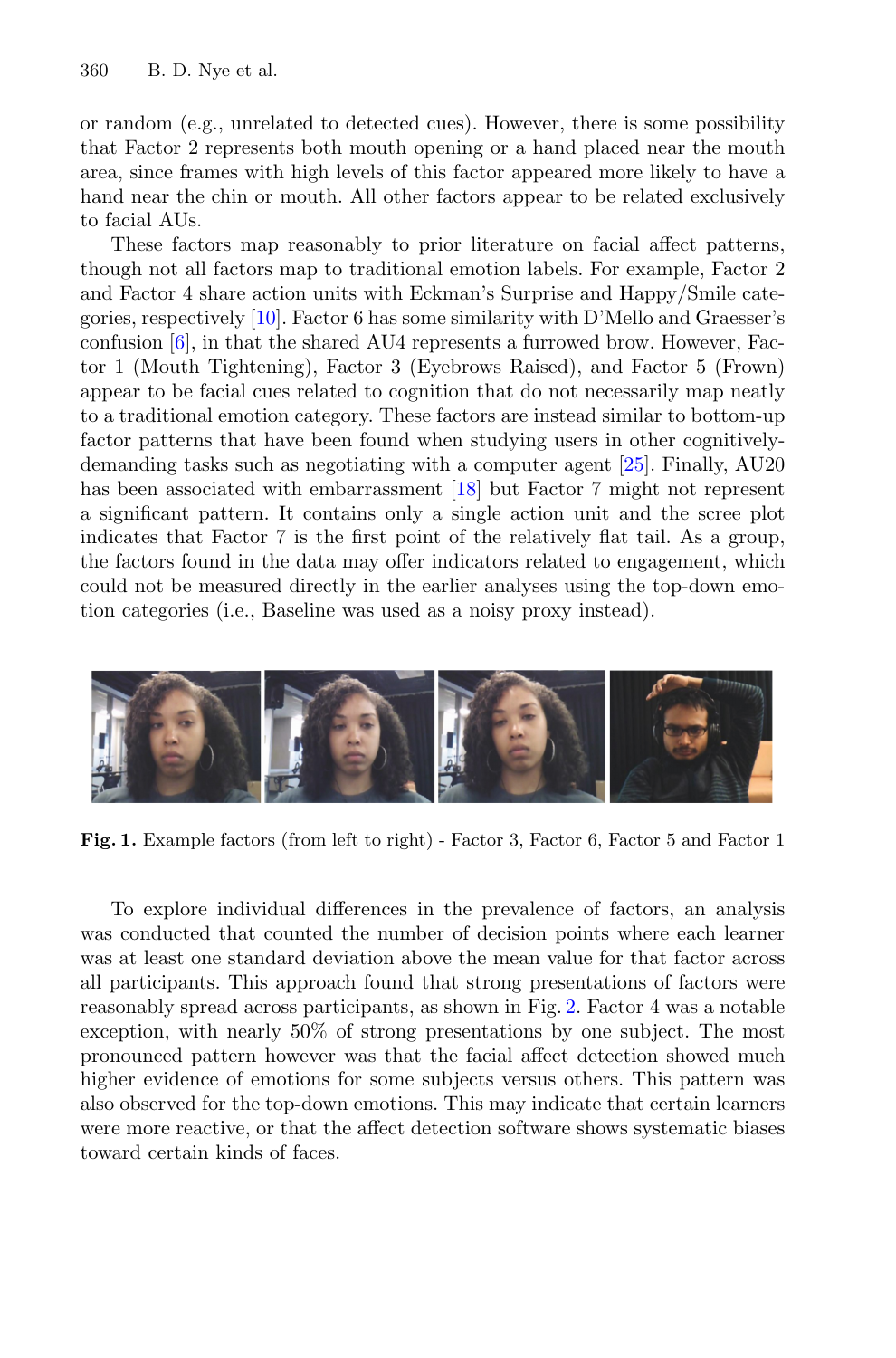

<span id="page-9-0"></span>**Fig. 2.** Counts of factors  $1\sigma$  above mean, by participant

To consider if the factors differed qualitatively from the top-down categories, we reviewed the most-correlated top-down emotion for each bottom-up factor. No factors are direct analogs to CERT categories, but some are at least moderately correlated while others appear to capture different dimensions of cognitiveaffective states. Correlations were calculated based on the set of 3 s-window averages before decisions ( $N = 1655$  complete cases;  $p < .001$  for all reported). Factors which might be considered fairly similar are Factor 6 with Confusion  $(r = .46)$ and Factor 4 with Joy  $(r = .42)$ . Factor 1 correlates fairly evenly with a number of emotions (Frustration  $r = .35$ ; Contempt  $r = .30$ ; negatively with Baseline r = *−.*32). Factor 3 has small correlations with a mixed group of more passive emotions (Sadness  $r = .41$ ; Surprise  $r = .29$ ; Fear  $r = .28$ ). Factor 5 has only small correlations with top-down categories, but may relate to an active negative reaction such as a response to negative feedback (Disgust  $r = .29$ ; Sadness  $r = .26$ ). Factor 7 shows no correlations above .2 magnitude with any top-down emotion. As such, the bottom-up factors offer a different interpretation on the AUs than the top-down categories.

Table [4](#page-10-0) shows the means for these factors overall and for each experimental phase. Each factor was normalized to fall in a range of [0, 1] by dividing by its maximum possible weight. Two values for Factor 2 were so small (*<* .001) that they were rounded to zero for presentation. Due to space constraints, standard deviations are not shown but they were roughly on the same order of magnitude as each factor mean.

Among factors that showed changes between phases, within-subjects paired two-tailed t-tests were applied to test significance of differences between each successive phase. Supporting some of the intuitions from the correlation data,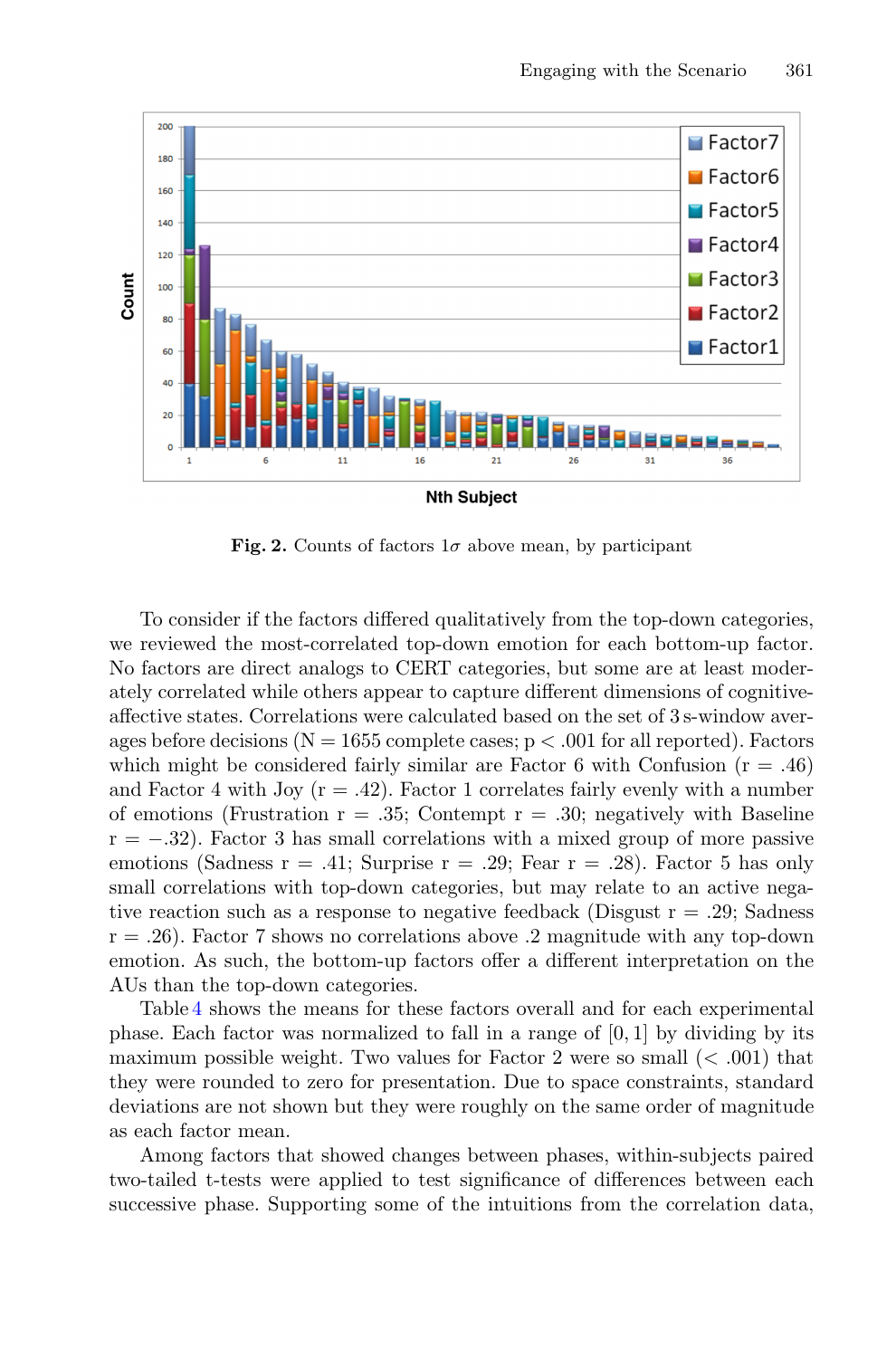Factor 1 was highest around active decision-making and lowest during passive videos, while Factor 3 showed the reverse relationship. Between the Intro and Scen 1, Factor 1 increased  $(p < .05)$ , Factor 2 decreased to nearly zero  $(p < .01)$  and Factor 4 also decreased  $(p < .01)$ . Between Scen 1 and Scen 2, Factor 4 increased (p *<* .001). Between Scen 2 and Scen 3 Factor 3 increased (p *<* .01). When comparing Decision points against the Overall average, Factor 1 was higher around decisions (p *<* .001) as was Factor 5 (p *<* .02), and Factor 7 was lower (p *<* .05).

<span id="page-10-0"></span>

| Phase     | F1   | F2                               | F3   | F4                    | F5               | F6              | $_{\rm F7}$ |
|-----------|------|----------------------------------|------|-----------------------|------------------|-----------------|-------------|
| Overall   | 0.11 | $0.003 \mid 0.15 \mid 0.03 \mid$ |      |                       | $0.12 \mid 0.27$ |                 | 0.01        |
| Intro     | 0.08 | 0.004                            |      | $0.18 \mid 0.04 \mid$ | 0.09             | 0.34            | 0.01        |
| Scen 1    | 0.11 | $\tilde{0}$                      |      | $0.14 \pm 0.01$       | 0.08             | 0.37            | 0.004       |
| Scen 2    | 0.12 | 0.01                             | 0.14 | $\pm 0.03$            | 0.08             | 0.34            | 0.002       |
| Scen 3    | 0.10 | $\tilde{0}$                      | 0.18 | 0.02                  | 0.08             | $0.35 \pm 0.01$ |             |
| Decisions | 0.14 | 0.003                            | 0.13 | $\pm 0.03$            | 0.13             | 0.27            | 0.003       |

**Table 4.** Factor overall and phase means of subjects  $(N = 39)$ 

#### **4.3 Relationship of Learner Outcomes to Facial Cues**

To look at the relationship between detected affect prior to a response and its correctness (i.e., correct, rather than mixed or incorrect), two mixed models were evaluated using the *afex* R package [\[24\]](#page-14-14). These models were selected by including the affective cues studied in this work, then adding a limited set of factors known to affect correctness from prior exploratory analysis [\[4\]](#page-13-11). First, a mixed model was built that examined the predictive value of top-down emotions, in the form: *IsCorrect ˜ Confusion + Other + Repeat + TimeTaken + QuestionDiffi-* $\textit{culty} + \textit{Hint} + (1 + \textit{Confusion} + \textit{Other} - \textit{Subject.} Id)$  where Repeat refers to whether the question had been seen before, and Hint refers to whether a hint was given. Second, a similarly-structured mixed model was evaluated for factors (i.e., each factor having a fixed effect and a random effect conditional on the subject, to address potential systematic differences in the prevalence of factors between subjects). In both cases, statistically significant models were produced (emotions marginal  $R^2 = .16$  and conditional  $R^2 = .18$ ; factors marginal  $R^2 = .16$  and conditional  $R^2 = .23$ ). However, for both models, only QuestionDifficulty, Repeat, and TimeTaken were significant at  $p < .05$  with QuestionDifficulty explaining the majority of the variance.

The next analysis attempted to estimate learning gains between the pre- and post-tests. This analysis was complicated by the fact that overall learning gains were relatively modest. Across the sample of all participants with log files  $(N =$ 74), the learning gain for participants was 0.08 (from 0.57 to 0.65). While this represents a fairly small variance, there was higher gain for SJT items (0.11 out of 1) than for Knowledge (0.04 out of 1) [\[4\]](#page-13-11). The subset of 39 with full data for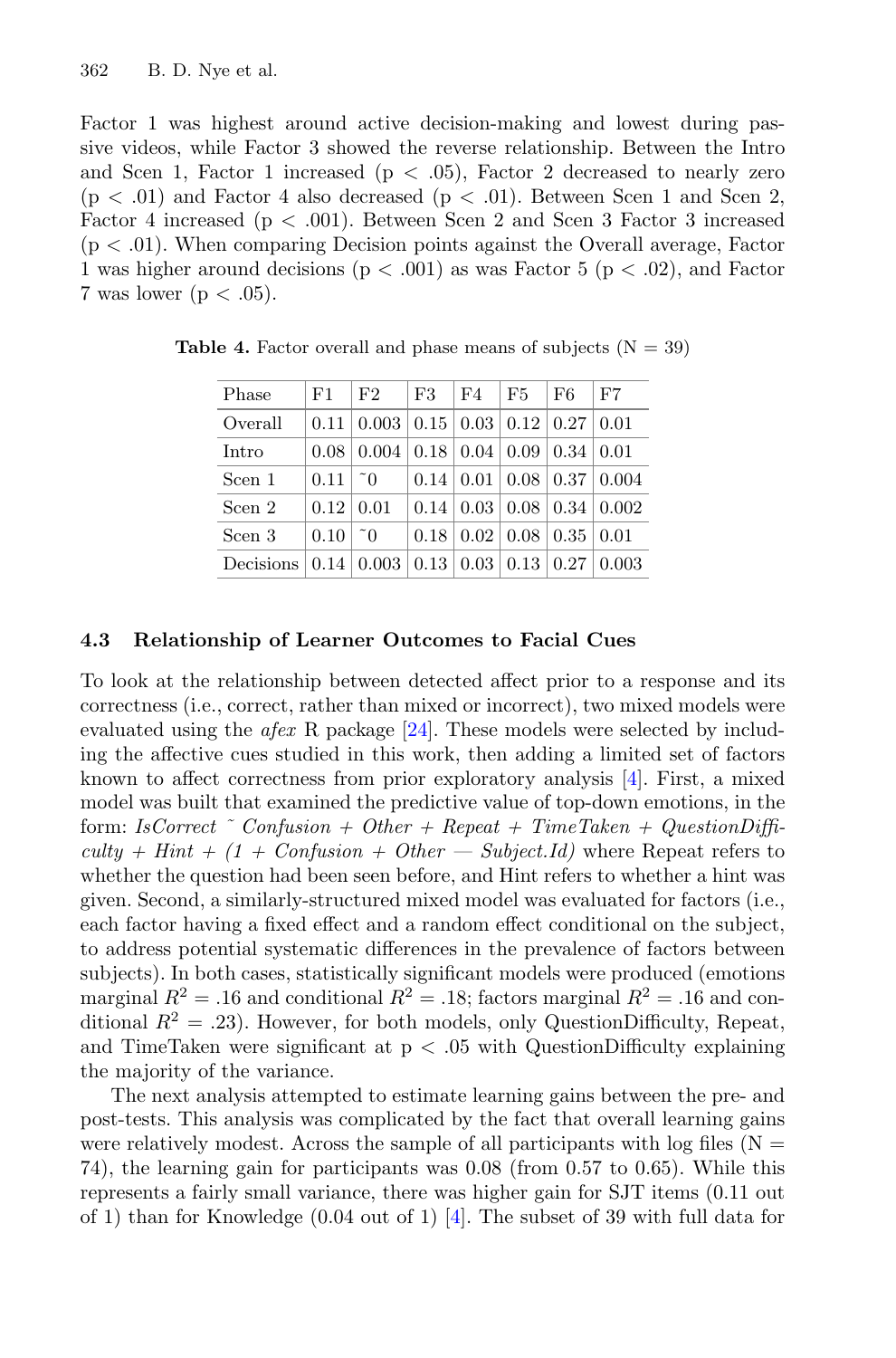this analysis was not significantly different in terms of gains (0.10 for SJT, 0.05 for Knowledge). A model was fit for each type of facial measure (e.g., the set of top-down or bottom-up measures) averaged across all decision events. For both sets of metrics these models did not reach significance.

#### **4.4 Relationship of Self-reported Traits to Facial Indicators**

As noted earlier, students were pre-surveyed for traits related to experience/interest in the domain, learning strategies, growth mindset, and a limited subset of academic emotions. Under Pearson's correlations with Bonferroni adjustment for repeated tests, few self-reported traits showed statistically significant results for this sample size, with only Experience and Anxiety (e.g., test anxiety) notable. Experience was positively correlated with Baseline prior to decisions ( $r = .40$ ,  $p < .01$ ) and negatively with Other ( $r = -.40$ ,  $p < .01$ ), which captured strong affect other than Confusion. Lack of anxiety was negatively correlated with Confusion ( $r = -0.34$ ,  $p < 0.05$ ), with students who reported more academic anxiety also showing more confusion evidence. Post-surveys, which focused primarily on impressions of the system, showed no significant correlations with affect for this sample size.

Bottom-up factors correlated with indicators of interest and effort, unlike the correlations for the top-down emotion categories which correlated with confidence and anxiety. However, the majority of these correlations were still small to moderate (.2–.4). Factor 2 showed moderate negative correlations with selfreported academic effort ( $r = -0.39$ ; p < .05) and with organized study habits  $(r = -0.40; p < 0.05)$ . Two factors were near significance for positive correlations with effort as well, Factor 3 ( $r = .29$ ;  $p = .08$ ) and Factor 5 ( $r = .28$ ;  $p = .08$ ). Factor 4 correlated negatively with interest in the subject  $(r = -0.43; p < 0.05)$ . Factors 2 and 4 may indicate taking the learning experience less seriously, while Factors 3 and 5 might be related to greater engagement or deliberate practice.

## **5 Conclusions and Future Directions**

Facial expression trackers such as the Computer Expression Recognition Tool-box (CERT) [\[19](#page-14-0)] output measures for facial action units  $(AUs [10])$  $(AUs [10])$  $(AUs [10])$  as well as emotion categories from traditional taxonomies. Using factor analysis to search for categories implicit in AU patterns, we explored the utility of this bottomup information which is fine-grained but not tied directly to cognitive-affective states (e.g., boredom).

Bottom-up factors show the potential to add value beyond the traditional emotion taxonomies. In our review of related work (Sect. [2\)](#page-1-0), we compiled a unified map of AU patterns studied by learning science researchers. Comparing this map to the factors we found in our data (Table [3\)](#page-7-0), we see that only one (Factor 6) has been previously seen in a learning context while the other factors have been observed in other cognitive software tasks [\[25](#page-14-11)] and mentioned in Ekman and Friesen's book on facial expressions [\[11](#page-13-12)]. These tables provide a template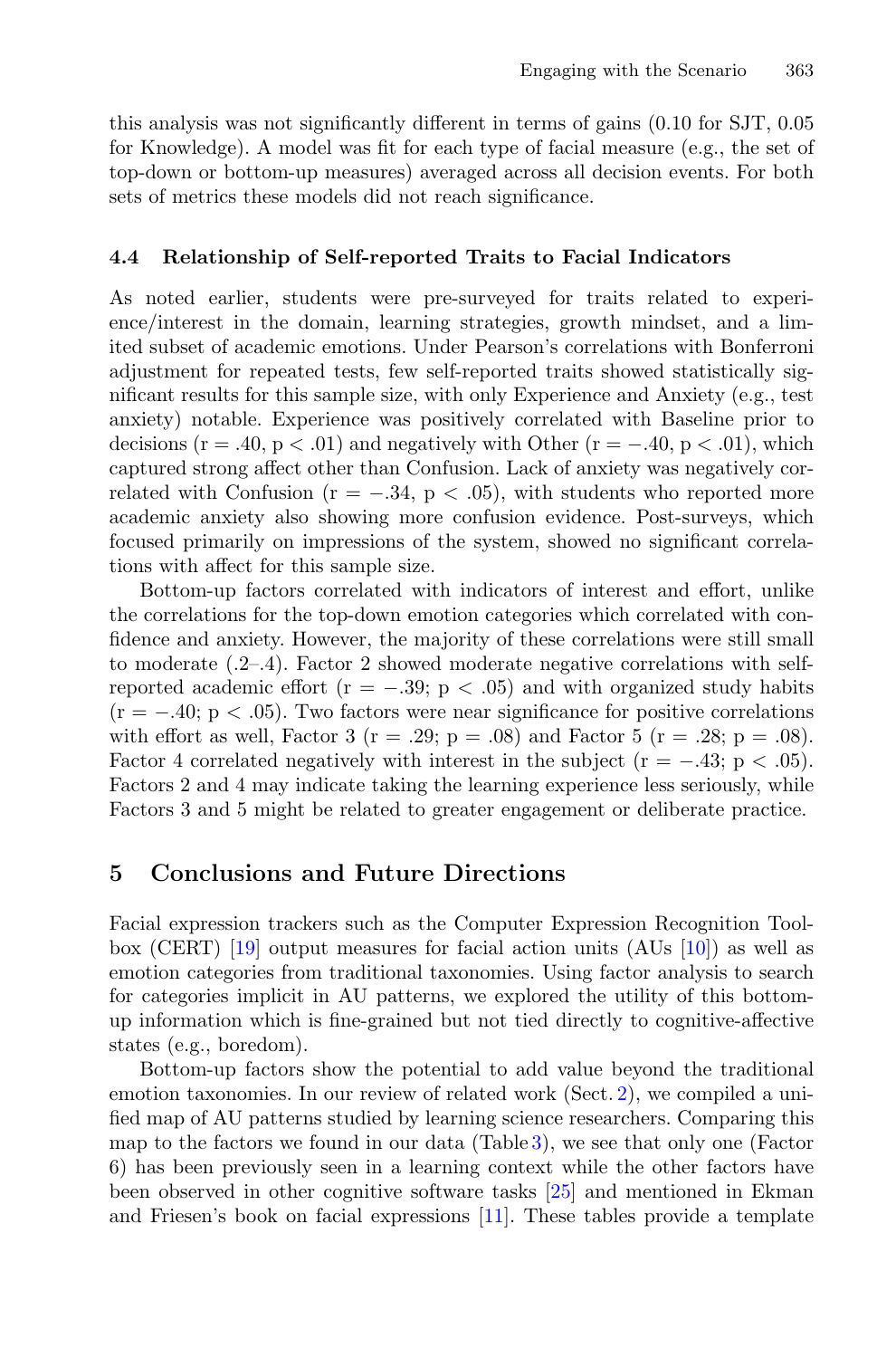for building an ongoing record as new studies report results, and meta-analyses compile them.

Results suggest that the factors we identified may be relevant to engagement. Correlations with self-reported traits show negative relationships between Factor 2 and academic effort and organized study habits as well as a negative relationship between Factor 4 and interest in the subject. It could be the case that these traits correspond with a flow state in which Factor 2 and Factor 4 are less active. We also compared average evidence for each factor across the four phases of the experiment as well as the 3 s before and after decisions (Table [4\)](#page-10-0). Factor 1 was highest in these decision making windows and lowest during the video watching phase while Factor 3 was the reverse. Learners might have been more likely to be in the flow state during the video, but humor and graphics in the video may have also triggered emotional reactions. However, these factors must be interpreted with care, since they are based on a limited set of tasks and a particular subject population: factor analysis from other systems is necessary to find common patterns.

Engagement/flow has generally been shown to be positive  $(e.g., [23])$  $(e.g., [23])$  $(e.g., [23])$  and indicating greater attention and processing. However, this research did not isolate any facial expressions having a significant positive or negative relationship with either learning gain, or performance once question difficulty was also considered. These results indicate that the detected facial cues give insight into the learner's mental state, but as potential cues to predict learning did not offer a consistent signal.

It is important to note that learners on average showed limited signs of facial affect, either for top-down emotion categories (e.g., Confusion) or the bottom-up factors. For example, the high level of baseline and lack of confusion (69% and 5% when discretized) differs substantially from some previous research such as D'Mello and Graesser [\[6\]](#page-13-1), which reported only  $42\%$  in Flow + Neutral and  $19\%$ in Confusion. The scenario-based learning context may have damped academic emotions such as confusion due to sense of flow in the scenario. Considering the low levels of confusion, frustration, and no signs of overt disengagement, all supporting evidence indicates that learners were in an engaged/equilibrium state as per D'Mello and Graesser's model [\[6](#page-13-1)]. This state might indicate a pattern of "Over-Flow" where learners are engaged in the experience and content, but float past their failures and potential impasses (e.g., insufficient confusion). Alternatively, this sample of learners (who were primarily computer science students) might have relatively low presentation of affect. A broader sample might include more variance in facial affect and offer more insight into performance.

To explore these issues, research is underway to examine these contributing factors. First, we have changed recruiting methods to attract a more diverse pool of learners. Second, a new activity (an interactive after-action review) has been added to promote impasses by prompting learners to diagnose or retry decisions where they made a mistake. By studying the same system with a new task and different subject population, it may be possible to disentangle if lower facial affect was due to insufficient impasses during scenario flow (i.e., over-flow).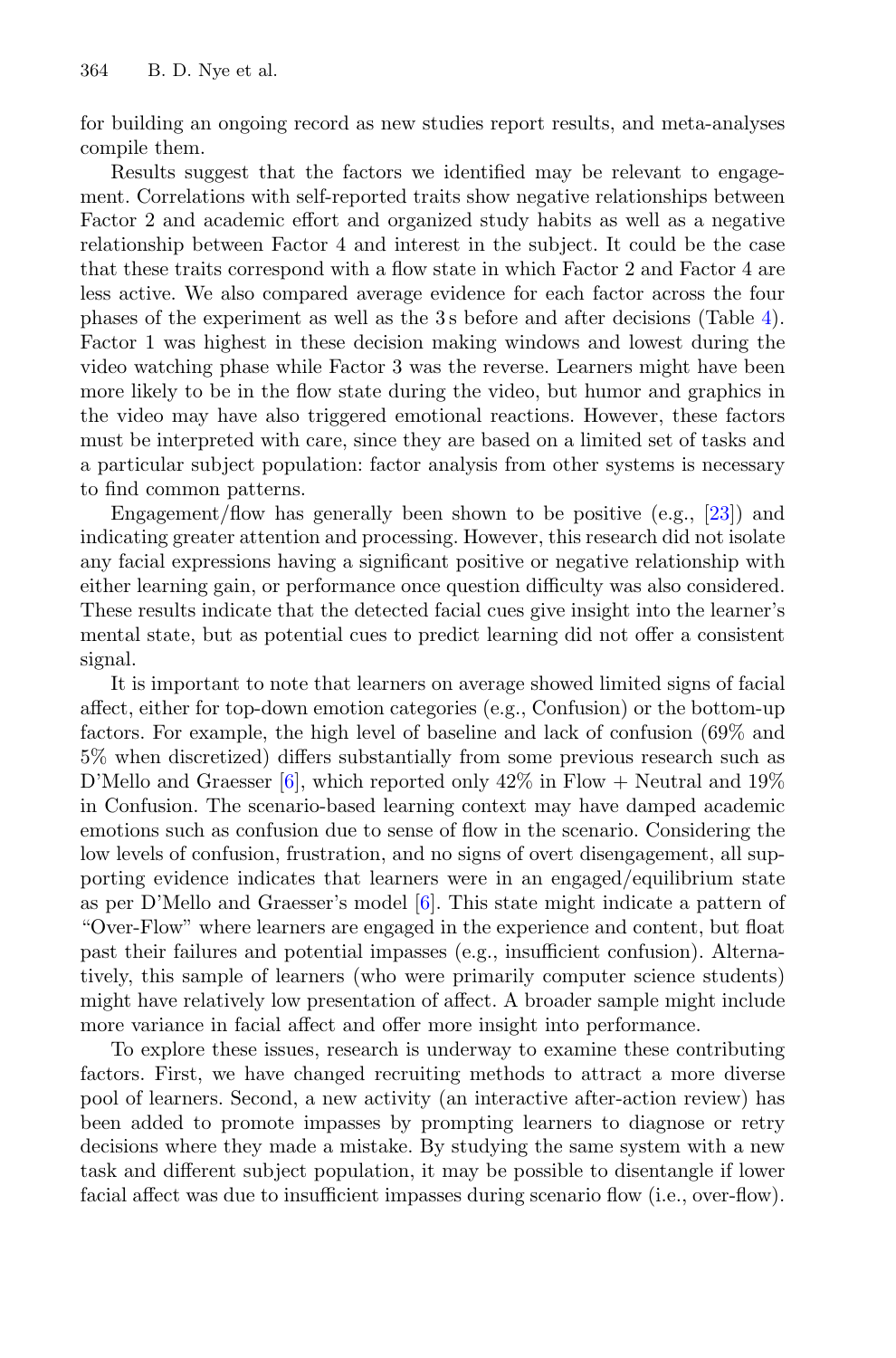This should contribute to the broader discussion on how to balance scenario flow against creating impasses that promote learning.

**Acknowledgments.** The effort described here is sponsored by the U.S. Army Research Laboratory (ARL) under contract number W911NF-14-D-0005. Any opinion, content or information presented does not necessarily reflect the position or the policy of the United States Government, and no official endorsement should be inferred.

# **References**

- <span id="page-13-5"></span>1. Ahmed, A.A., Goodwin, M.S.: Automated detection of facial expressions during computer-assisted instruction in individuals on the autism spectrum. In: CHI Conference on Human Factors in Computing Systems (2017)
- <span id="page-13-0"></span>2. Baker, R.S., D'Mello, S.K., Rodrigo, M.M.T., Graesser, A.C.: Better to be frustrated than bored: the incidence, persistence, and impact of learners' cognitiveaffective states during interactions with three different computer-based learning environments. Int. J. Hum. Comput. Stud. **68**(4), 223–241 (2010)
- <span id="page-13-6"></span>3. Bosch, N., D'Mello, S.K., Ocumpaugh, J., Baker, R.S., Shute, V.: Using video to automatically detect learner affect in computer-enabled classrooms. ACM Trans. Interac. Intell. Syst. (TiiS) **6**, 17 (2016)
- <span id="page-13-11"></span>4. Core, M.G., Georgila, K., Nye, B.D., Auerbach, D., Liu, Z.F., DiNinni, R.: Learning, adaptive support, student traits, and engagement in scenario-based learning. In: Interservice/Industry Training, Simulation, and Education Conference (I/ITSEC) (2016)
- <span id="page-13-9"></span>5. Craig, S.D., D'Mello, S., Witherspoon, A., Graesser, A.: Emote aloud during learning with AutoTutor: applying the facial action coding system to cognitive-affective states during learning. Cogn. Emot. **22**(5), 777–788 (2008)
- <span id="page-13-1"></span>6. D'Mello, S., Graesser, A.: Dynamics of affective states during complex learning. Learn. Instr. **22**(2), 145–157 (2012)
- <span id="page-13-2"></span>7. D'Mello, S., Lehman, B., Pekrun, R., Graesser, A.: Confusion can be beneficial for learning. Learn. Instr. **29**, 153–170 (2014)
- <span id="page-13-7"></span>8. D'Mello, S.K., Craig, S.D., Gholson, B., Franklin, S., Picard, R., Graesser, A.C.: Integrating affect sensors in an intelligent tutoring system. In: Affective Interactions: The Computer in the Affective Loop Workshop, pp. 7–13 (2005)
- <span id="page-13-4"></span>9. D'Mello, S.K., Craig, S.D., Sullins, J., Graesser, A.C.: Predicting affective states expressed through an emote-aloud procedure from AutoTutor's mixed-initiative dialogue. Int. J. Artif. Intell. Educ. **16**(1), 3–28 (2006)
- <span id="page-13-3"></span>10. Ekman, P., Friesen, W.V.: Facial Action Coding System. Consulting Psychologists Press, Stanford University, Palo Alto (1977)
- <span id="page-13-12"></span>11. Ekman, P., Friesen, W.V.: Unmasking the Face: A Guide to Recognizing Emotions From Facial Clues. Malor Books, Cambridge (2003)
- <span id="page-13-8"></span>12. Grafsgaard, J., Wiggins, J., Boyer, K.E., Wiebe, E., Lester, J.: Predicting learning and affect from multimodal data streams in task-oriented tutorial dialogue. In: Educational Data Mining (2014)
- <span id="page-13-10"></span>13. Grafsgaard, J., Wiggins, J.B., Boyer, K.E., Wiebe, E.N., Lester, J.: Automatically recognizing facial expression: predicting engagement and frustration. In: Educational Data Mining (2013)